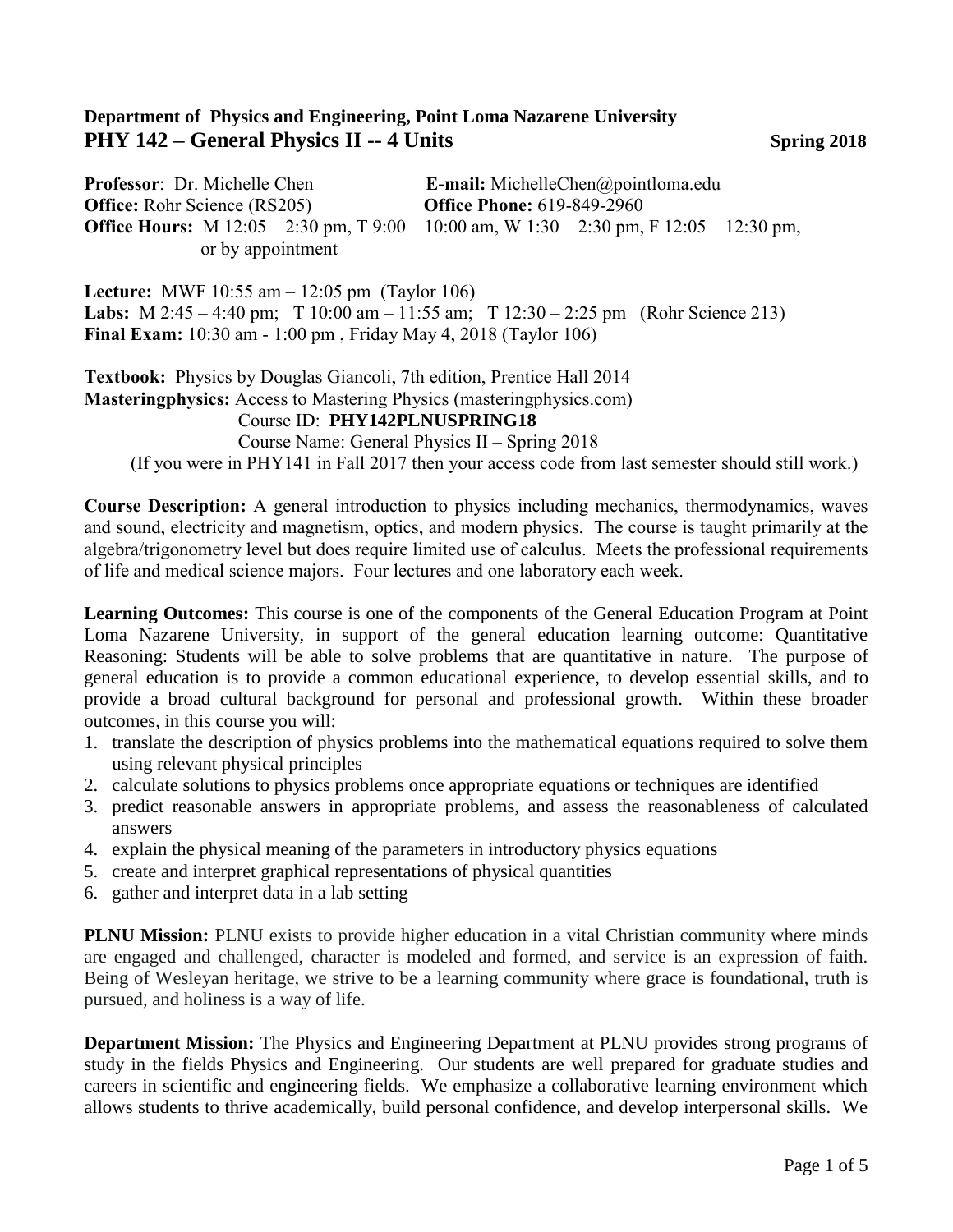provide a Christian environment for students to learn values and judgment and pursue integration f modern scientific knowledge and Christian faith.

**Attendance and Participation**: Attendance is expected at each class session. In the event of an absence you are responsible for the material covered in class and the assignments given that day. Regular and punctual attendance at all classes is considered essential to optimum academic achievement. If the student is absent from more than 10 percent of class meetings, the faculty member can file a written report which may result in de-enrollment. If the absences exceed 20 percent, the student may be deenrolled without notice until the university drop date or, after that date, receive the appropriate grade for their work and participation. See

http://catalog.pointloma.edu/content.php?catoid=24&navoid=1581#Class Attendance in the Undergraduate Academic Catalog.

**Academic Honesty**: Students should demonstrate academic honesty by doing original work and by giving appropriate credit to the ideas of others. Academic dishonesty is the act of presenting information, ideas, and/or concepts as one's own when in reality they are the results of another person's creativity and effort. A faculty member who believes a situation involving academic dishonesty has been detected may assign a failing grade for that assignment or examination, or, depending on the seriousness of the offense, for the course. Faculty should follow and students may appeal using the procedure in the university Catalog. See

http://catalog.pointloma.edu/content.php?catoid=24&navoid=1581#Academic Honesty for definitions of kinds of academic dishonesty and for further policy information.

**Academic Accommodations**: If you have a diagnosed disability, please contact PLNU's Disability Resource Center (DRC) within the first two weeks of class to demonstrate need and to register for accommodation by phone at 619-849-2486 or by e-mail at [DRC@pointloma.edu.](mailto:DRC@pointloma.edu) See Disability Resource Center for additional information. For more details see the PLNU catalog. Students with learning disabilities who may need accommodations should discuss options with the instructor during the first two weeks of class. For more details see the PLNU catalog: http://catalog.pointloma.edu/content.php?catoid=24&navoid=1581#AcademicAccommodations

**Class Enrollment:** It is the student's responsibility to maintain his/her class schedule. Should the need arise to drop this course (personal emergencies, poor performance, etc.), the student has the responsibility to follow through (provided the drop date meets the stated calendar deadline established by the university), not the instructor. Simply ceasing to attend this course or failing to follow through to arrange for a change of registration (drop/add) may easily result in a grade of F on the official transcript.

**Credit Hour:** In the interest of providing sufficient time to accomplish the stated course learning outcomes, this class meets the PLNU credit hour policy for a 4 unit class delivered over 16 weeks. Specific details about how the class meets the credit hour requirements can be provided upon request.

**Final Exam:** The final exam date and time is set by the university at the beginning of the semester and may not be changed by the instructor. This schedule can be found on the university website and in the course calendar. No requests for early examinations will be approved. Only in the case that a student is required to take three exams during the same day of finals week, is an instructor authorized to consider changing the exam date and time for that particular student. **Final Exam: May 4th 2018, 10:30 am – 1:00 pm.**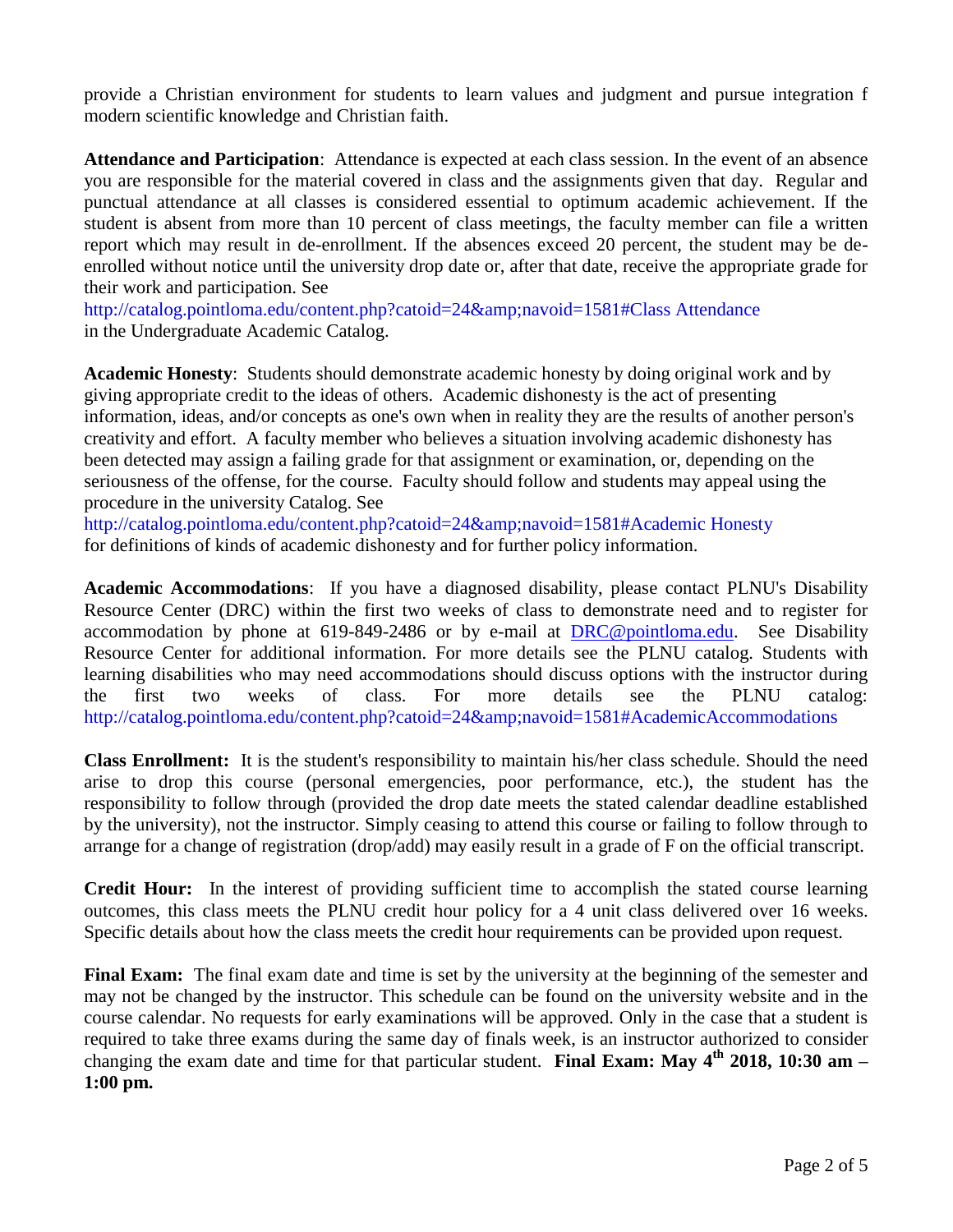**Copyright Protected Materials:** Point Loma Nazarene University, as a non-profit educational institution, is entitled by law to use materials protected by the US Copyright Act for classroom education. Any use of those materials outside the class may violate the law.

**Pre-Class:** In preparation for each class meeting there is a reading assignment. Because class meetings are not a standard lecture format, these reading assignments are very important to help you come prepared to class. To complete the reading assignment you must answer a few questions and submit them electronically through Canvas by 7:30 am before class. Late submissions will not be accepted. This electronic communication is so important because it is your voice in what material we emphasize during class meetings and provides me constant feedback of your understanding of the material. These submissions will be graded on the following scale:  $2 =$  demonstrates reading,  $1 =$  room for improvement,  $0 =$  unsatisfactory. These points are accumulated and are worth 5% of the final grade.

**Homework:** Masteringphysics Homework sets are due roughly each week. Homework is worth 20% of your final grade. Practicing working physics problems is critical to your success in the class, and completing this practice on time is important. Late work receives a 10% reduction in possible value per day.

Lab: Weekly lab meetings will provide you the opportunity for hands-on experience of topics from class meetings, improve lab technique, and data analysis. Labs will be performed in small groups, but each individual is responsible for submitting their own results. You must pass the lab portion of the class to pass the class.

**Exam:** There will be three in-class exams during the semester and one comprehensive final exam. Exams will be closed book, but a sheet of formulas will be provided to you to use during your exam. Partial credit will be given for correct reasoning at any step of a problem, but only if it is communicated clearly enough for me to understand. For problems that call for solution or explanation, no credit will be given for an answer alone; the method or reasoning must also be shown. Exams are to be taken at the time indicated in the syllabus unless other arrangements are made in advance with the professor for some unavoidable circumstance, and otherwise cannot be made up. The final examination is scheduled for 1:30 pm – 4:00 pm on Friday, May  $5<sup>th</sup>$ . You must take ALL the exams in order to pass the class. **Final Examination Policy:** Successful completion of this class requires taking the final examination **on its scheduled day (Friday May 4 th, 2018, 10:30 am – 1:00 pm)**.

**Assessment and Grading:** The points you receive during the course are weighted accordingly:

| <b>Component</b> | Weight                    |
|------------------|---------------------------|
| Pre-Class        | 5%                        |
| Homework         | 20%                       |
| Lab              | 20%                       |
| Tests $(3)$      | 35%<br>(equally weighted) |
| Final Exam       | 20%                       |

The grade you earn in this course is based on the following scale:

|      |      |                                                                     | $\parallel$ B- | $C+$ $C$ $\vert$                | $C-$ | $D+$ |                         |  |
|------|------|---------------------------------------------------------------------|----------------|---------------------------------|------|------|-------------------------|--|
|      |      | 91.0   89.5   87.5   81.0   79.5   77.5   71.0   69.5   67.5   61.0 |                |                                 |      |      |                         |  |
| 91.0 |      | $>>S \ge   >>S \ge   >>S \ge  $                                     |                | $>>S \ge   >>S \ge   >>S \ge  $ |      |      | $>>S \geq$   $>>S \geq$ |  |
|      | 89.5 | $87.5$   81.0   79.5   77.5   71.0   69.5   67.5   61.0   57.0      |                |                                 |      |      |                         |  |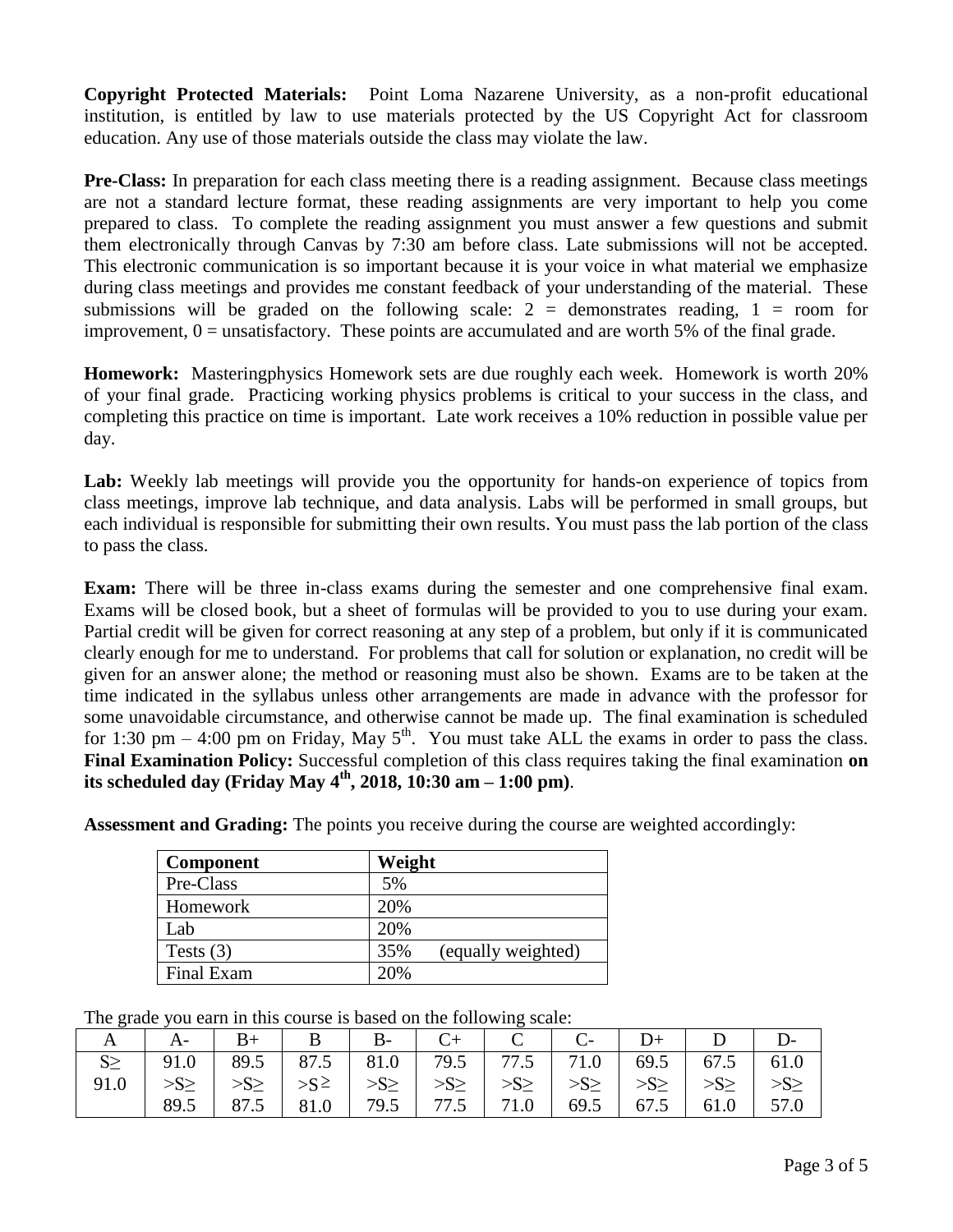## **PHY142: General Physics II (Spring 2018)**

(Tentative Syllabus, Subject to Updates)

| <b>Date</b>    | <b>Topic</b>                           | <b>Reading</b>     | Lab $(M/T)$               |
|----------------|----------------------------------------|--------------------|---------------------------|
| 01/09/18<br>т  | Intro and Charge                       | 16.1-16.3          |                           |
| W 01/10/18     | Coulomb's Law                          | 16.5-16.6          |                           |
| F 01/12/18     | The Electric Field                     | 16.7-16.9          |                           |
| M 01/15/18     | No Class (Martin Luther King Jr. Day)  |                    |                           |
| W 01/17/18     | <b>Electric Potential</b>              | 16.11; 17.1-17.3   |                           |
| F 01/19/18     | <b>Electric Potential II</b>           | 17.4-17.5          |                           |
| M 01/22/18     | Capacitance                            | 17.7-9             | <b>Electric Potential</b> |
| W 01/24/18     | Batteries, Circuits, Resistors         | 18.1-18.3          |                           |
| F 01/26/18     | Resistivity and Electric Power         | 18.4-18.7          |                           |
| M 01/29/18     | DC Circuits: Parallel and Series       | 19.1-19.2          | <b>Circuits</b>           |
| W 01/31/18     | Kirchoff's Rules; Capacitors           | 19.3; 19.5-19.7    |                           |
| $F$ 02/02/18   | Intro to Magnetic Fields               | 20.1-20.2; Review  |                           |
| M 02/05/18     | Exam #1: Chapters 16-19                |                    | Intro to Magnets          |
| W 02/07/18     | <b>Magnetic Fields and forces</b>      | 20.3-20.5          |                           |
| F 02/09/18     | More Forces and B Fields, Applications | 20.6-20.7; 20.10   |                           |
| M 02/12/18     | More Forces and B Fields, Applications | 20.12, 21.1-21.2   | Slinky                    |
| W 02/14/18     | <b>EMF Generators</b>                  | 21.3-21.6          |                           |
| $F$ 02/16/18   | <b>Transformers and Induction</b>      | 21.7-21.8          |                           |
| M 02/19/18     | <b>EM</b> waves                        | 22.1-22.4          | Motors                    |
| W 02/21/18     | Plane Mirrors and review               | 23.1-23.2          |                           |
| F 02/23/18     | Spherical Mirrors, index of refraction | 23.3-23.4          |                           |
| M 02/26/18     | Snell's Law and Lenses                 | 23.5-23.8          | Lenses                    |
| W 02/28/18     | Wrap up and review                     |                    |                           |
| F 03/02/18     | Exam #2: Chapters 20-23                |                    |                           |
| M 03/05/18     | <b>No Class (Spring Break)</b>         |                    | No Lab                    |
| W 03/07/18     | <b>No Class (Spring Break)</b>         |                    |                           |
| 03/09/18<br>F. | <b>No Class (Spring Break)</b>         |                    |                           |
| M 03/12/18     | Dispersion and Interference            | 24.1; 24.3-4       | Diffraction               |
| W 03/14/18     | Diffraction Gratings, Thin Films       | 24.5-6; 24.8       |                           |
| $F$ 03/16/18   | Polarization; Blue Sky; Cameras        | 24.10, 24.12; 25.1 |                           |